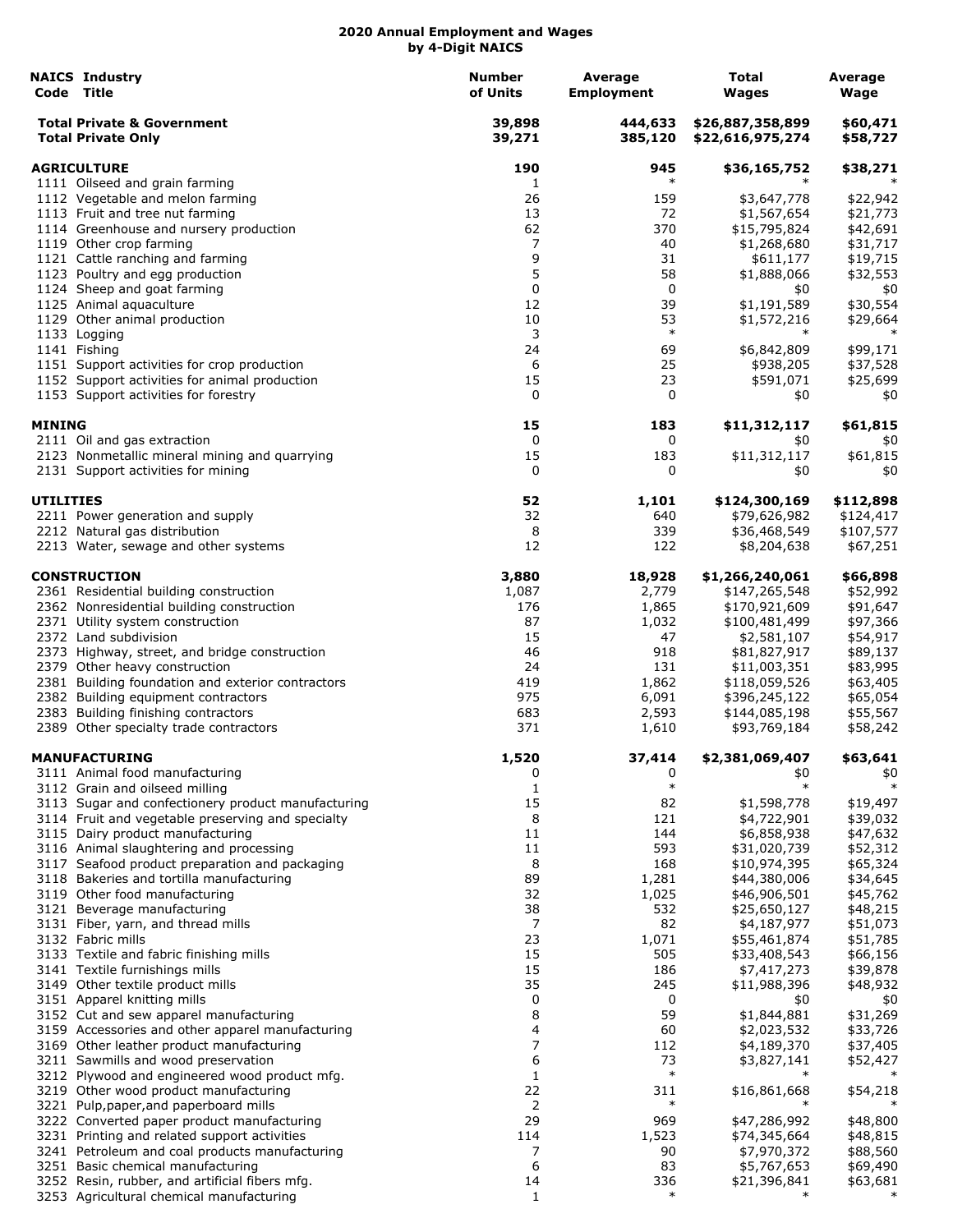| <b>NAICS Industry</b><br>Code Title                                                                     | <b>Number</b><br>of Units | Average<br><b>Employment</b> | <b>Total</b><br>Wages        | Average<br>Wage      |
|---------------------------------------------------------------------------------------------------------|---------------------------|------------------------------|------------------------------|----------------------|
| 3254 Pharmaceutical and medicine manufacturing                                                          | 23                        | 1,306                        | \$166,248,939                | \$127,296            |
| 3255 Paint, coating, and adhesive manufacturing                                                         | 12                        | 68                           | \$4,045,534                  | \$59,493             |
| 3256 Soap, cleaning compound, and toiletry mfg.                                                         | 14                        | 366                          | \$19,671,480                 | \$53,747             |
| 3259 Other chemical product and preparation mfg.                                                        | 12                        | 667                          | \$50,645,004                 | \$75,930             |
| 3261 Plastics product manufacturing                                                                     | 49                        | 2,071                        | \$132,987,460                | \$64,214             |
| 3262 Rubber product manufacturing                                                                       | 4                         | 112                          | \$7,377,039                  | \$65,866             |
| 3271 Clay product and refractory manufacturing                                                          | 3                         | 14                           | \$486,174                    | \$34,727             |
| 3272 Glass and glass product manufacturing                                                              | 15                        | 49                           | \$1,389,263                  | \$28,352             |
| 3273 Cement and concrete product manufacturing<br>3279 Other nonmetallic mineral products               | 15<br>18                  | 178<br>380                   | \$9,877,806<br>\$28,511,056  | \$55,493<br>\$75,029 |
| 3311 Iron and Steel Mills and Ferroalloy Manufacturing                                                  | 0                         | 0                            | \$0                          | \$0                  |
| 3312 Steel product mfg. from purchased steel                                                            | 5                         | 53                           | \$4,004,444                  | \$75,556             |
| 3314 Other nonferrous metal production                                                                  | 28                        | 1,033                        | \$66,263,522                 | \$64,147             |
| 3315 Foundries                                                                                          | 19                        | 189                          | \$8,627,105                  | \$45,646             |
| 3321 Forging and stamping                                                                               | 16                        | 319                          | \$18,637,107                 | \$58,424             |
| 3322 Cutlery and handtool manufacturing                                                                 | 6                         | 49                           | \$2,222,624                  | \$45,360             |
| 3323 Architectural and structural metals mfg.                                                           | 44                        | 513                          | \$29,259,830                 | \$57,037             |
| 3324 Boiler, tank, and shipping container mfg.                                                          | 7                         | 488                          | \$28,021,711                 | \$57,422             |
| 3325 Hardware manufacturing                                                                             | 6                         | 118                          | \$5,917,439                  | \$50,148             |
| 3326 Spring and wire product manufacturing                                                              | 7                         | 53                           | \$3,420,542                  | \$64,539             |
| 3327 Machine shops and threaded product mfg.                                                            | 67                        | 1,002                        | \$54,638,159                 | \$54,529             |
| 3328 Coating, engraving, and heat treating metals                                                       | 50                        | 909                          | \$38,582,512                 | \$42,445             |
| 3329 Other fabricated metal product manufacturing                                                       | 29<br>3                   | 737<br>77                    | \$44,042,953<br>\$3,580,615  | \$59,760             |
| 3331 Agriculture, construction, and mining machinery mfg.<br>3332 Industrial machinery manufacturing    | 24                        | 306                          | \$19,450,036                 | \$46,501<br>\$63,562 |
| 3333 Commercial and service industry machinery                                                          | 10                        | 281                          | \$19,301,966                 | \$68,690             |
| 3334 HVAC and commercial refrigeration equipment                                                        | 5                         | 484                          | \$37,005,881                 | \$76,458             |
| 3335 Metalworking machinery manufacturing                                                               | 50                        | 429                          | \$22,932,056                 | \$53,455             |
| 3336 Turbine and power transmission equipment mfg.                                                      | 0                         | 0                            | \$0                          | \$0                  |
| 3339 Other general purpose machinery manufacturing                                                      | 15                        | 171                          | \$10,257,605                 | \$59,986             |
| 3341 Computer and peripheral equipment mfg.                                                             | 4                         | 108                          | \$14,123,327                 | \$130,772            |
| 3342 Communications equipment manufacturing                                                             | 9                         | 329                          | \$34,915,277                 | \$106,125            |
| 3343 Audio and video equipment manufacturing                                                            | $\mathbf{1}$              | $\ast$                       | $\ast$                       | $\ast$               |
| 3344 Semiconductor and electronic component mfg.                                                        | 22                        | 675                          | \$50,319,474                 | \$74,547             |
| 3345 Electronic instrument manufacturing                                                                | 43                        | 2,670                        | \$238,935,255                | \$89,489             |
| 3346 Magnetic media manufacturing and reproducing                                                       | 2                         | $\ast$                       | $\ast$                       |                      |
| 3351 Electric lighting equipment manufacturing                                                          | 11                        | 175                          | \$10,281,864                 | \$58,754             |
| 3353 Electrical equipment manufacturing                                                                 | 5<br>25                   | 259<br>612                   | \$33,182,993                 | \$128,120            |
| 3359 Other electrical equipment and component mfg.<br>3362 Motor vehicle body and trailer manufacturing | 1                         | $\ast$                       | \$49,981,064                 | \$81,668             |
| 3363 Motor vehicle parts manufacturing                                                                  | 3                         | 68                           | \$3,973,009                  | \$58,427             |
| 3364 Aerospace product and parts manufacturing                                                          | 5                         | 207                          | \$10,254,850                 | \$0                  |
| 3365 Railroad rolling stock manufacturing                                                               | 0                         | 0                            | \$0                          | \$0                  |
| 3366 Ship and boat building                                                                             | 31                        | $\ast$                       | $\ast$                       | ∗                    |
| 3369 Other transportation equipment manufacturing                                                       | 0                         | 0                            | \$0                          | \$0                  |
| 3371 Household and institutional furniture mfg.                                                         | 34                        | 201                          | \$8,995,055                  | \$44,752             |
| 3372 Office furniture and fixtures manufacturing                                                        | 26                        | 636                          | \$41,687,025                 | \$65,546             |
| 3379 Other furniture related product manufacturing                                                      | $\mathbf{1}$              | $\ast$                       |                              |                      |
| 3391 Medical equipment and supplies manufacturing                                                       | 60                        | 1,316                        | \$92,274,904                 | \$70,118             |
| 3399 Other miscellaneous manufacturing                                                                  | 169                       | 2,959                        | \$149,353,294                | \$50,474             |
| <b>WHOLESALE TRADE</b>                                                                                  | 3,075                     | 14,918                       | \$1,270,233,289              | \$85,148             |
| 4231 Motor vehicle and parts merchant wholesalers                                                       | 94                        | 763                          | \$37,695,868                 | \$49,405             |
| 4232 Furniture and furnishing merchant wholesalers                                                      | 41                        | 261                          | \$18,987,782                 | \$72,750             |
| 4233 Lumber and construction supply merchant wholesalers                                                | 72                        | 444                          | \$27,402,031                 | \$61,716             |
| 4234 Commercial equip. merchant wholesalers                                                             | 329                       | 1,961                        | \$187,694,182                | \$95,714             |
| 4235 Metal and mineral merchant wholesalers                                                             | 24                        | 199                          | \$14,616,166                 | \$73,448             |
| 4236 Electric goods merchant wholesalers                                                                | 119                       | 923                          | \$83,349,780                 | \$90,303             |
| 4237 Hardware and plumbing merchant wholesalers                                                         | 104                       | 652                          | \$43,951,430                 | \$67,410             |
| 4238 Machinery and supply merchant wholesalers                                                          | 202                       | 895                          | \$64,076,735                 | \$71,594             |
| 4239 Misc. durable goods merchant wholesalers                                                           | 184                       | 1,246                        | \$89,965,569                 | \$72,204             |
| 4241 Paper and paper product merchant wholesalers                                                       | 37                        | 295                          | \$16,434,395                 | \$55,710             |
| 4242 Druggists' goods merchant wholesalers                                                              | 144<br>46                 | 542<br>251                   | \$71,082,475<br>\$15,760,027 | \$131,148            |
| 4243 Apparel and piece goods merchant wholesalers<br>4244 Grocery and related product wholesalers       | 240                       | 2,617                        | \$209,580,968                | \$62,789<br>\$80,084 |
| 4245 Farm product raw material merchant wholesalers                                                     | 2                         | $\ast$                       |                              | ∗                    |
| 4246 Chemical merchant wholesalers                                                                      | 71                        | 455                          | \$43,465,598                 | \$95,529             |
| 4247 Petroleum merchant wholesalers                                                                     | 21                        | $\ast$                       |                              |                      |
| 4248 Alcoholic beverage merchant wholesalers                                                            | 51                        | 464                          | \$34,117,551                 | \$73,529             |
| 4249 Misc. nondurable goods merchant wholesalers                                                        | 97                        | 507                          | \$24,894,863                 | \$49,102             |
| 4251 Electronic markets and agents and brokers                                                          | 1,205                     | 2,251                        | \$273,687,659                | \$121,585            |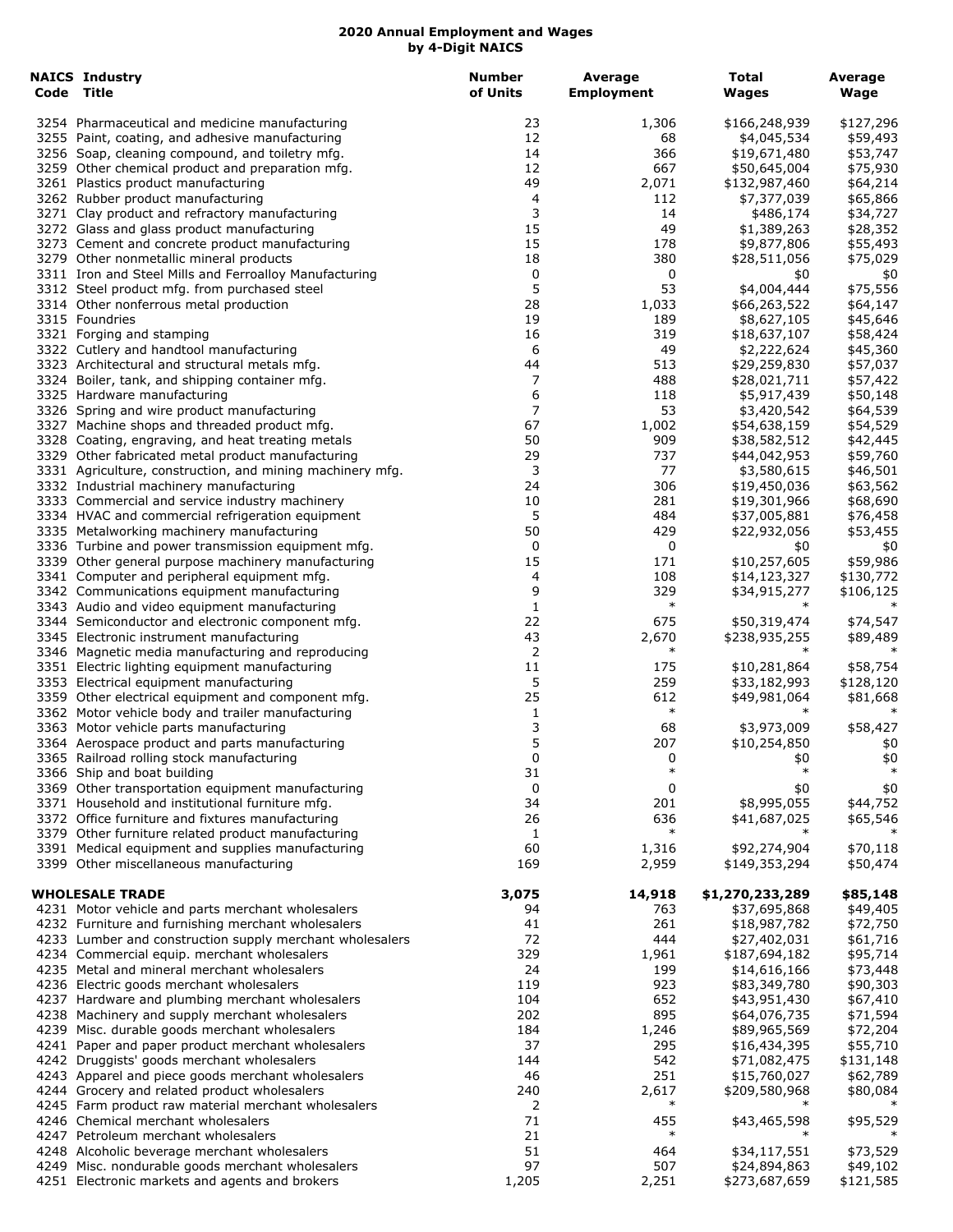| <b>NAICS Industry</b>                                                                                 | <b>Number</b> | Average           | Total                        | Average               |
|-------------------------------------------------------------------------------------------------------|---------------|-------------------|------------------------------|-----------------------|
| Code Title                                                                                            | of Units      | <b>Employment</b> | <b>Wages</b>                 | Wage                  |
| <b>RETAIL TRADE</b>                                                                                   | 3,842         | 44,167            | \$1,627,807,135              | \$36,856              |
| 4411 Automobile dealers                                                                               | 180           | 3,418             | \$217,431,679                | \$63,614              |
| 4412 Other motor vehicle dealers                                                                      | 81            | 452               | \$25,103,934                 | \$55,540              |
| 4413 Auto parts, accessories, and tire stores                                                         | 169           | 1,438             | \$51,784,037                 | \$36,011              |
| 4421 Furniture stores<br>4422 Home furnishings stores                                                 | 63<br>88      | 462<br>667        | \$24,826,701<br>\$26,994,807 | \$53,737<br>\$40,472  |
| 4431 Electronics and appliance stores                                                                 | 155           | 1,149             | \$58,167,423                 | \$50,624              |
| 4441 Building material and supplies dealers                                                           | 160           | 3,640             | \$147,538,438                | \$40,533              |
| 4442 Lawn and garden equipment and supplies stores                                                    | 61            | 362               | \$13,897,870                 | \$38,392              |
| 4451 Grocery stores                                                                                   | 325           | 9,000             | \$267,595,733                | \$29,733              |
| 4452 Specialty food stores                                                                            | 128           | 791               | \$24,026,025                 | \$30,374              |
| 4453 Beer, wine, and liquor stores                                                                    | 231           | 1,427             | \$40,769,903                 | \$28,570              |
| 4461 Health and personal care stores                                                                  | 428           | 4,300             | \$215,592,735                | \$50,138              |
| 4471 Gasoline stations                                                                                | 311           | 1,982             | \$63,379,083                 | \$31,977              |
| 4481 Clothing stores                                                                                  | 312           | 2,202             | \$49,901,210                 | \$22,662              |
| 4482 Shoe stores                                                                                      | 49            | 441               | \$11,061,113                 | \$25,082              |
| 4483 Jewelry, luggage, and leather goods stores                                                       | 87            | 281               | \$11,629,411                 | \$41,386              |
| 4511 Sporting goods and musical instrument stores                                                     | 150           | 938               | \$25,479,659                 | \$27,164              |
| 4512 Book, periodical, and music stores                                                               | 18<br>41      | 165               | \$3,559,949                  | \$21,575              |
| 4521 Department stores<br>4529 Other general merchandise stores                                       | 159           | 3,268<br>3,565    | \$76,288,873<br>\$96,315,885 | \$23,344<br>\$27,017  |
| 4531 Florists                                                                                         | 55            | 180               | \$4,207,961                  | \$23,378              |
| 4532 Office supplies, stationery, and gift stores                                                     | 123           | 886               | \$28,667,074                 | \$32,356              |
| 4533 Used merchandise stores                                                                          | 68            | 433               | \$10,246,658                 | \$23,664              |
| 4539 Other miscellaneous store retailers                                                              | 159           | 1,026             | \$35,610,182                 | \$34,708              |
| 4541 Electronic shopping and mail-order houses                                                        | 93            | 545               | \$30,101,054                 | \$55,231              |
| 4542 Vending machine operators                                                                        | 22            | 104               | \$4,348,079                  | \$41,808              |
| 4543 Direct selling establishments                                                                    | 135           | 1,044             | \$63,281,659                 | \$60,615              |
| TRANSPORTATION & WAREHOUSING                                                                          | 855           | 10,693            | \$479,172,150                | \$44,812              |
| 4811 Scheduled air transportation                                                                     | 9             | 257               | \$12,775,165                 | \$49,709              |
| 4812 Nonscheduled air transportation                                                                  | 15            | 88<br>$\ast$      | \$5,947,704<br>$\ast$        | \$67,588              |
| 4821 Rail Transportation                                                                              | 2<br>10       | 65                | \$9,132,729                  |                       |
| 4831 Sea, coastal, and Great Lakes transportation<br>4832 Inland water transportation                 | 3             | 84                | \$3,716,368                  | \$140,504<br>\$44,242 |
| 4841 General freight trucking                                                                         | 224           | 1,389             | \$81,350,672                 | \$58,568              |
| 4842 Specialized freight trucking                                                                     | 156           | 718               | \$37,954,553                 | \$52,861              |
| 4851 Urban transit systems                                                                            | 0             | 0                 | \$0                          | \$0                   |
| 4852 Interurban and rural bus transportation                                                          | 4             | 47                | \$2,219,355                  | \$47,220              |
| 4853 Taxi and limousine service                                                                       | 44            | 124               | \$9,332,137                  | \$75,259              |
| 4854 School and employee bus transportation                                                           | 39            | 1,499             | \$36,903,653                 | \$24,619              |
| 4855 Charter bus industry                                                                             | 5             | 47                | \$1,710,419                  | \$36,392              |
| 4859 Other ground passenger transportation                                                            | 48            | 116               | \$3,751,960                  | \$32,344              |
| 4861 Pipeline transportation of crude oil                                                             | 0             | 0                 | 0                            | 0                     |
| 4862 Pipeline transportation of natural gas                                                           | 2             | $\ast$            | $\ast$                       | $\ast$                |
| 4869 Other pipeline transportation                                                                    | 0<br>4        | 0<br>19           | 0                            | 0<br>\$32,915         |
| 4871 Scenic and sightseeing transportation, land<br>4872 Scenic and sightseeing transportation, water | 43            | 113               | \$625,383<br>\$4,273,862     | \$37,822              |
| 4879 Scenic and sightseeing transportation, other                                                     | 2             | $\ast$            | $\ast$                       | $\ast$                |
| 4881 Support activities for air transportation                                                        | 23            | 165               | \$5,751,425                  | \$34,857              |
| 4882 Support activities for rail transportation                                                       | 0             | 0                 | \$0                          | \$0                   |
| 4883 Support activities for water transportation                                                      | 16            | 286               | \$15,113,843                 | \$52,846              |
| 4884 Support activities for road transportation                                                       | 35            | 300               | \$14,981,158                 | \$49,937              |
| 4885 Freight transportation arrangement                                                               | 46            | 230               | \$15,357,086                 | \$66,770              |
| 4889 Other support activities for transportation                                                      | 9             | 516               | \$8,919,992                  | \$17,287              |
| 4921 Couriers                                                                                         | 47            | 2,494             | \$110,069,455                | \$44,134              |
| 4922 Local messengers and local delivery                                                              | 44            | 448               | \$18,760,163                 | \$41,875              |
| 4931 Warehousing and storage                                                                          | 30            | 1,657             | \$77,781,071                 | \$46,941              |
| <b>INFORMATION</b>                                                                                    | 763           | 5,241             | \$457,518,233                | \$87,296              |
| 5111 Newspaper, book, and directory publishers                                                        | 89            | 577               | \$27,706,632                 | \$48,018              |
| 5112 Software publishers                                                                              | 133           | 744               | \$100,680,817                | \$135,324             |
| 5121 Motion picture and video industries                                                              | 94            | 413               | \$16,657,512                 | \$40,333              |
| 5122 Sound recording industries                                                                       | 10            | 17<br>567         | \$988,299                    | \$58,135              |
| 5151 Radio and television broadcasting                                                                | 29<br>4       | $\ast$            | \$34,886,756                 | \$61,529<br>∗         |
| 5152 Cable and other subscription programming<br>5173 Wired & Wireless Telecommunication Carriers     | 73            | 1,352             | \$127,110,854                | \$94,017              |
| 5174 Satellite telecommunications                                                                     | 3             | ∗                 |                              |                       |
| 5179 Other telecommunications                                                                         | 30            | 430               | \$38,887,914                 | \$90,437              |
| 5182 Data processing and related services                                                             | 165           | 542               | \$80,884,027                 | \$149,233             |
| 5191 Other information services                                                                       | 135           | 598               | \$29,400,101                 | \$49,164              |
|                                                                                                       |               |                   |                              |                       |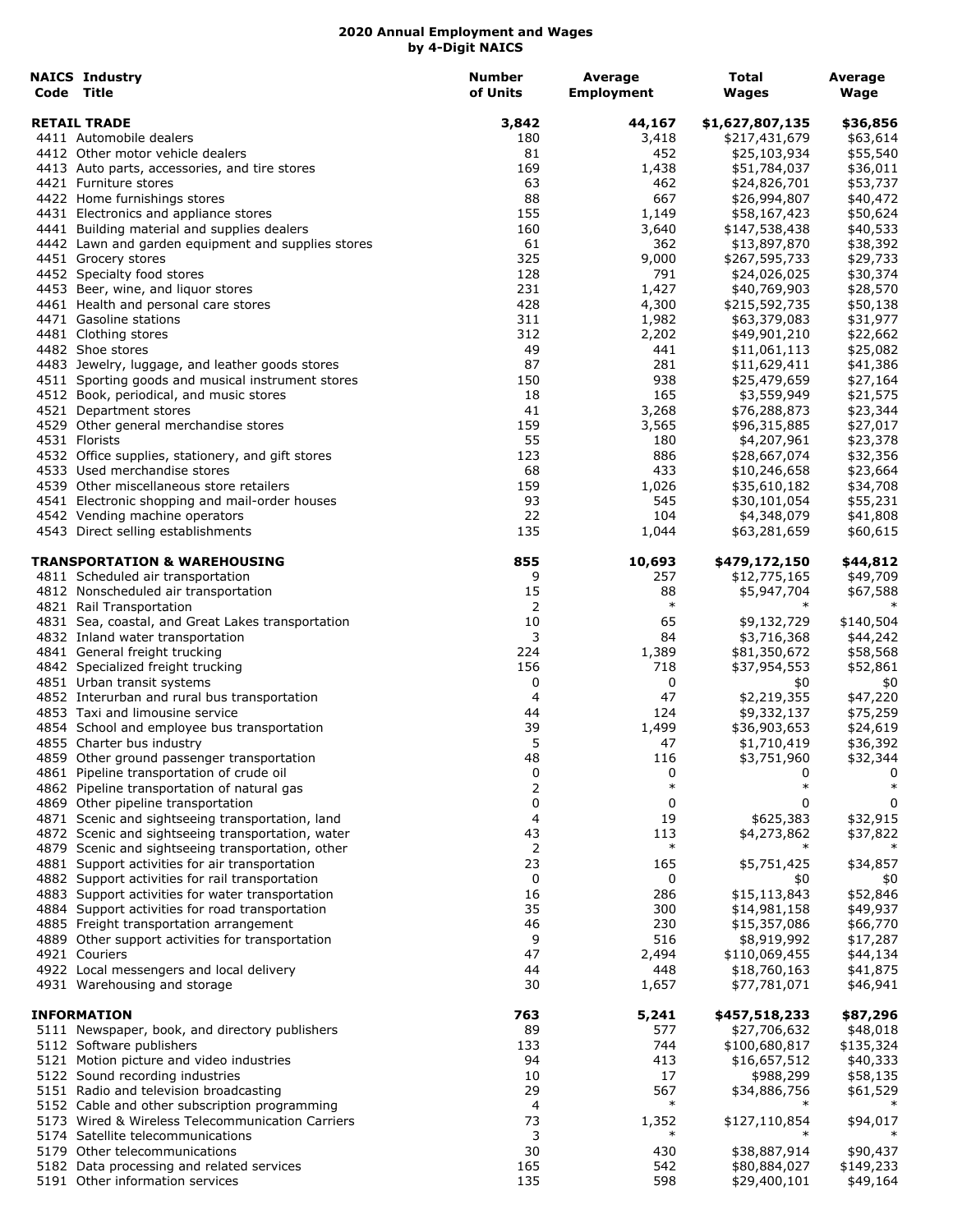| <b>NAICS Industry</b><br>Code Title                                                | <b>Number</b><br>of Units | Average<br><b>Employment</b> | Total<br>Wages               | Average<br>Wage       |
|------------------------------------------------------------------------------------|---------------------------|------------------------------|------------------------------|-----------------------|
| <b>FINANCE &amp; INSURANCE</b>                                                     | 1,820                     | 25,629                       | \$2,829,333,809              | \$110,396             |
| 5221 Depository credit intermediation                                              | 344                       | 9,792                        | \$796,343,877                | \$81,326              |
| 5222 Nondepository credit intermediation                                           | 147                       | 1,155                        | \$147,906,646                | \$128,058             |
| 5223 Activities related to credit intermediation                                   | 129                       | 688                          | \$87,801,986                 | \$127,619             |
| 5231 Securities and commodity contracts brokerage                                  | 171                       | 3,051                        | \$550,422,325                | \$180,407             |
| 5232 Securities and commodity exchanges                                            | 0                         | 0                            | \$0                          | \$0                   |
| 5239 Other financial investment activities                                         | 288                       | 1,543                        | \$355,207,039                | \$230,205             |
| 5241 Insurance carriers                                                            | 113                       | 5,122                        | \$528,985,449                | \$103,277             |
| 5242 Insurance agencies, brokerages, and related                                   | 603                       | 4,244                        | \$358,661,952                | \$84,510              |
| 5251 Insurance and employee benefit funds<br>5259 Other investment pools and funds | 16<br>11                  | 17<br>17                     | \$2,567,346<br>\$1,437,189   | \$151,020<br>\$84,541 |
|                                                                                    |                           |                              |                              |                       |
| <b>REAL ESTATE, RENTAL &amp; LEASING</b><br>5311 Lessors of real estate            | 1,219                     | 5,675                        | \$310,432,586                | \$54,702              |
| 5312 Offices of real estate agents and brokers                                     | 236<br>361                | 991<br>785                   | \$52,207,460<br>\$47,394,135 | \$52,682<br>\$60,375  |
| 5313 Activities related to real estate                                             | 407                       | 2,530                        | \$140,979,217                | \$55,723              |
| 5321 Automotive equipment rental and leasing                                       | 70                        | 615                          | \$25,135,962                 | \$40,871              |
| 5322 Consumer goods rental                                                         | 75                        | 298                          | \$13,337,919                 | \$44,758              |
| 5323 General rental centers                                                        | 14                        | 91                           | \$5,330,119                  | \$58,573              |
| 5324 Machinery and equipment rental and leasing                                    | 47                        | 302                          | \$21,589,508                 | \$71,488              |
| 5331 Lessors of nonfinancial intangible assets                                     | 11                        | 63                           | \$4,458,266                  | \$70,766              |
| PROFESSIONAL, SCIENTIFIC, & TECHNICAL SERVICES                                     | 6,117                     | 25,606                       | \$2,207,596,285              | \$86,215              |
| 5411 Legal services                                                                | 855                       | 4,128                        | \$334,736,133                | \$81,089              |
| 5412 Accounting and bookkeeping services                                           | 589                       | 3,001                        | \$214,809,193                | \$71,579              |
| 5413 Architectural and engineering services                                        | 595                       | 4,072                        | \$341,347,050                | \$83,828              |
| 5414 Specialized design services                                                   | 162                       | 442                          | \$31,024,143                 | \$70,190              |
| 5415 Computer systems design and related services                                  | 1,893                     | 7,553                        | \$767,305,220                | \$101,589             |
| 5416 Management and technical consulting services                                  | 1,255                     | 2,874                        | \$265,724,204                | \$92,458              |
| 5417 Scientific research and development services                                  | 222                       | 870                          | \$90,778,882                 | \$104,344             |
| 5418 Advertising and related services                                              | 261                       | 847                          | \$57,156,000                 | \$67,481              |
| 5419 Other professional and technical services                                     | 288                       | 1,819                        | \$104,715,460                | \$57,568              |
| <b>MANAGEMENT OF COMPANIES</b>                                                     | 285                       | 12,620                       | \$1,570,306,536              | \$124,430             |
| 5511 Management of companies and enterprises                                       | 285                       | 12,620                       | \$1,570,306,536              | \$124,430             |
| <b>ADMINISTRATIVE &amp; SUPPORT &amp; WASTE MGMT SERVICES</b>                      | 3,165                     | 26,988                       | \$1,166,469,430              | \$43,222              |
| 5611 Office administrative services                                                | 273                       | 1,482                        | \$87,831,994                 | \$59,266              |
| 5612 Facilities support services                                                   | 34                        | 364                          | \$25,490,685                 | \$70,029              |
| 5613 Employment services                                                           | 731                       | 8,758                        | \$348,261,368                | \$39,765              |
| 5614 Business support services                                                     | 216                       | 1,501                        | \$82,844,295                 | \$55,193              |
| 5615 Travel arrangement and reservation services                                   | 130<br>182                | 1,691                        | \$100,762,661                | \$59,588              |
| 5616 Investigation and security services                                           |                           | 2,728                        | \$98,960,332                 | \$36,276              |
| 5617 Services to buildings and dwellings                                           | 1,317                     | 7,977                        | \$298,189,721                | \$37,381              |
| 5619 Other support services<br>5621 Waste collection                               | 122<br>70                 | 870<br>652                   | \$25,773,222<br>\$36,980,972 | \$29,624              |
| 5622 Waste treatment and disposal                                                  | 14                        | 289                          | \$17,011,971                 | \$56,719<br>\$58,865  |
| 5629 Remediation and other waste services                                          | 81                        | 678                          | \$44,362,209                 | \$65,431              |
| <b>EDUCATIONAL SERVICES</b>                                                        | 742                       | 19,629                       | \$1,136,886,909              | \$57,920              |
| 6111 Elementary and secondary schools                                              | 124                       | 5,411                        | \$252,995,117                | \$46,756              |
| 6112 Junior colleges                                                               | 4                         | 469                          | \$25,841,278                 | \$55,099              |
| 6113 Colleges and universities                                                     | 114                       | 11,741                       | \$770,403,388                | \$65,617              |
| 6114 Business, computer and management training                                    | 87                        | 245                          | \$20,517,089                 | \$83,743              |
| 6115 Technical and trade schools                                                   | 46                        | 393                          | \$21,265,970                 | \$54,112              |
| 6116 Other schools and instruction                                                 | 260                       | 915                          | \$22,851,427                 | \$24,974              |
| 6117 Educational support services                                                  | 109                       | 455                          | \$23,012,640                 | \$50,577              |
| <b>HEALTH CARE &amp; SOCIAL ASSISTANCE</b>                                         | 4,164                     | 75,452                       | \$4,044,989,759              | \$53,610              |
| 6211 Offices of physicians                                                         | 577                       | 7,982                        | \$787,753,764                | \$98,691              |
| 6212 Offices of dentists                                                           | 353                       | 2,477                        | \$129,985,388                | \$52,477              |
| 6213 Offices of other health practitioners                                         | 590                       | 3,565                        | \$165,107,365                | \$46,313              |
| 6214 Outpatient care centers                                                       | 172                       | 4,039                        | \$212,538,969                | \$52,622              |
| 6215 Medical and diagnostic laboratories                                           | 96                        | 1,236                        | \$100,173,909                | \$81,047              |
| 6216 Home health care services                                                     | 163                       | 4,658                        | \$189,081,248                | \$40,593              |
| 6219 Other ambulatory health care services                                         | 60                        | 1,404                        | \$72,050,567                 | \$51,318              |
| 6221 General medical and surgical hospitals                                        | 15                        | 18,120                       | \$1,109,478,229              | \$61,229              |
| 6222 Psychiatric and substance abuse hospitals                                     | 4                         | 1,846                        | \$92,127,468                 | \$49,907              |
| 6223 Other hospitals                                                               | 7                         | 2,883                        | \$205,408,278                | \$71,248              |
| 6231 Nursing care facilities                                                       | 88                        | 8,750                        | \$395,402,236                | \$45,189              |
| 6232 Residential mental health facilities                                          | 221                       | 3,491                        | \$125,357,306                | \$35,909              |
| 6233 Community care facilities for the elderly                                     | 66                        | 2,864                        | \$95,891,673                 | \$33,482              |